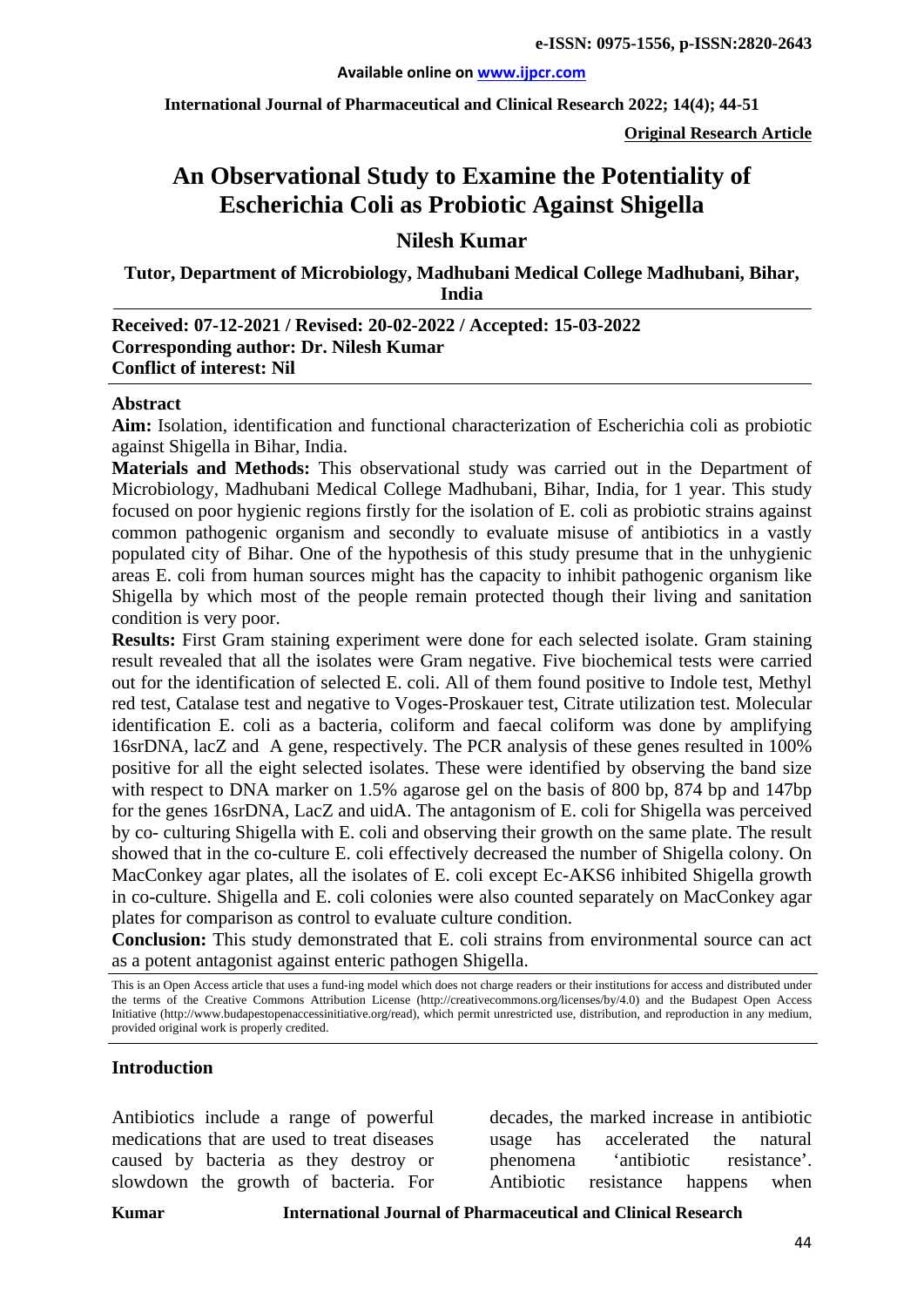bacteria develop the ability to defeat the drug that is designed to destroy them. In fact, antibiotic resistance has been named as 1 of the 3 most important health risks of 21st century by the World Health Organization.[1] Health complications caused by resistant microbes includes increased mortality rate, treatment difficulties and prolonged time of infection. Moreover, antibiotic resistant organism causes deaths which are of around 23 000 people annually in the United States.[2]

The impendence of antibiotic resistance is greater in developing countries because of the comprehensive misuse of antibiotics, lacking of inspection, poor quality of drugs etc.[3,4] Irrational prescribing by doctors, a habit of self-medication among patients[5] and the indiscriminate use of antibiotics in agriculture and farming in many areas of the country have also been found recently.[6]

Antibiotic resistance emerges not only in pathogenic and disease causing organisms but also commensal strains like Escherichia coli (E. coli) that is a member of the normal flora in the gastrointestinal tract of human and warm blood animals.[7]

E. coli belongs to the family Enterobacteriaceae, is a Gram- negative, rod shaped, non-sporulating, a nonfastidious, motile, and facultative anaerobic bacterium. E. coli is widely used as an indicator organism for the microbiological quality of water and food.[8] E. coli is widely dispersed in the natural environment (water, soil, sometimes plants used as food) through human or animal excretion. It is transmitted via fecal–oral route.[9] The existence of E. coli in nature is diverse, that range from exhibiting commensalism to those causing diseases on human or animal hosts.[10] The commensal E. coli when are exposed to antibiotics, are forced to develop different strategies to survive and grow in the toxic environment. Antibiotic resistant E. coli was found in healthy human stool, street food and drinks and surface.[11] If E. coli, especially the pathogenic ones are present in open environment and factors that influence their survival rate are very troublesome issues in case of disease occurrence.[10] E. coli can develop resistance mechanism mainly by both the efflux pumps interruption and the resistance genes located on plasmids.[12] Plasmids are considered as the main vector in the procurement and propagation of multiresistant either phenotypically or genotypically.[13] Horizontal gene transfer of plasmid encoded resistant genes is the prevalent mechanism at the origin of acquisition of antibiotic resistance and plasmid-encoded antibiotic resistance encompasses most currently used clinically relevant classes of antibiotics.[14]

This research will try to understand and hypothesize that some people who live in poor hygienic environmental condition may remain unaffected from shigellosis because they might contain E. coli in their gut which inhibits Shigella infection. In addition, in poor sanitation condition there should be competition among microorganisms.

# **Material and methods**

This observational study was carried out in the Department of Microbiology, Madhubani medical college Madhubani, Bihar, India for 1 year. This study focused on poor hygienic regions firstly for the isolation of E. coli as probiotic strains against common pathogenic organism and secondly to evaluate misuse of antibiotics in a vastly populated city of bihar. One of the hypothesis of this study presume that in the unhygienic areas E. coli from human sources might has the capacity to inhibit pathogenic organism like Shigella by which most of the people remain protected though their living and sanitation condition is very poor. So, sample that is associated with human gut such human stool was our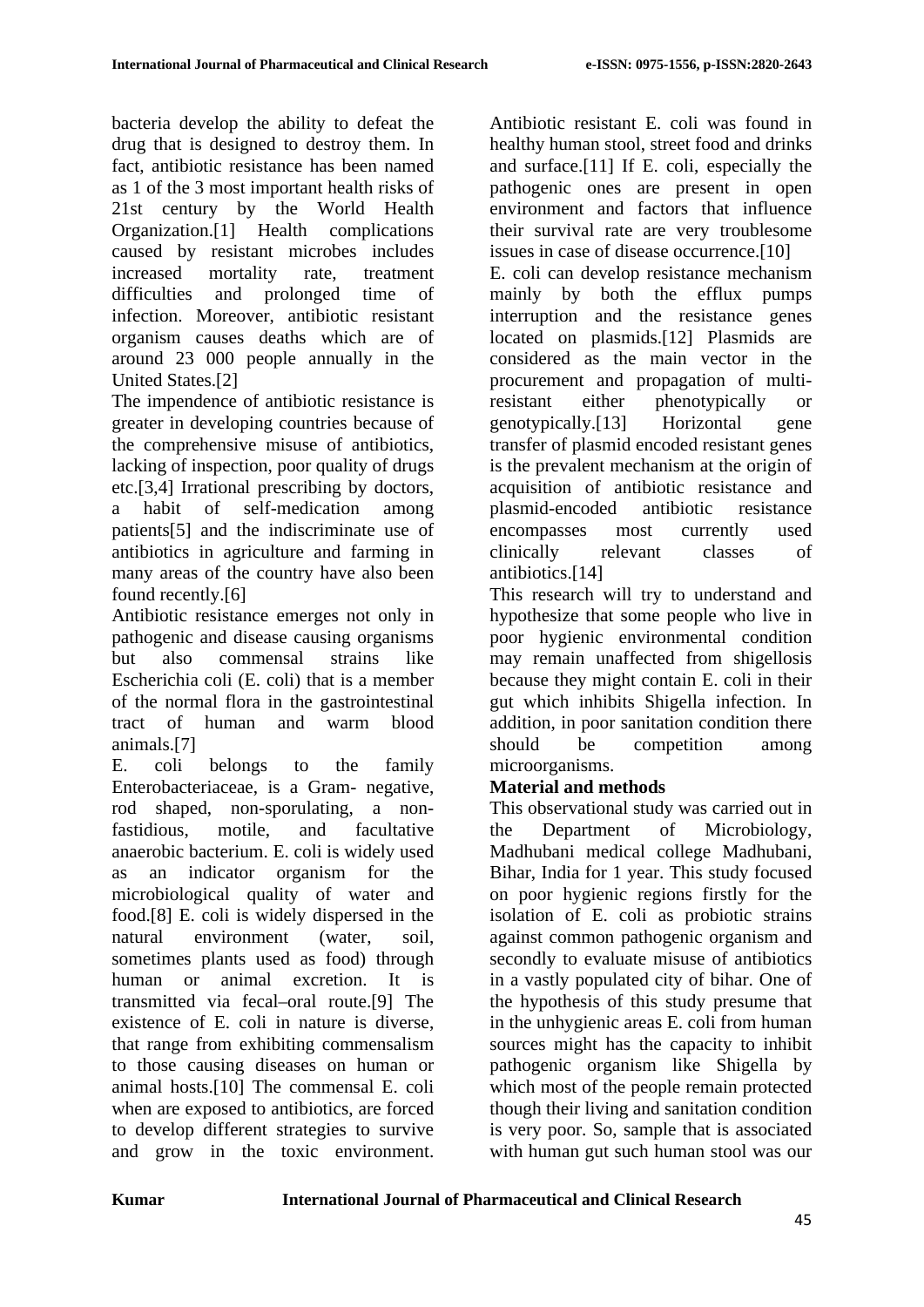primary target. The locations were visited and the situation was observed. These locations are very crowded. Huge number of people lives in these small areas. Most of them are day laborer. Most of the people use common latrines and the sanitation system is not developed.

### **Methodology**

Aseptic condition was maintained while collecting sewage samples and after collection the samples were brought to molecular biology lab of the Department of Genetic Engineering and Biotechnology. The EMB agar media was prepared into a sterile conical flask and sterilized by autoclaving. After that the media was cooled to 45ºC and then was poured into sterile petridishes. The dishes were allowed to solidify. After solidification, a sterile micro wire loop for the semi- quantitative method was used for the plating and it has a 4.0 mm diameter designed to deliver 0.01 ml. A loopful of the uniformly mixed stool sample was inoculated into EMB agar plate (EMB contains dyes that are toxic to gram positive bacteria. It is a specialized media for gram negative bacteria. In EMB agar plate typical E. coli colony is usually characterized by green metallic sheen). The loop was sterilized using bunsen burner. After inoculation, all the plates were kept in the incubator in an inverted position at 37ºC for 24 hours. All the steps were done in laminar air flow that was previously swiped with 70% ethanol. There is always a bunsen burner light up while working in the laminar air flow. To maintain aseptic condition, hands were washed with 70% ethanol. From each sample spot 3 stool samples were collected (with in close proximity) in 3 separate tubes. Three stool samples instead of one stool sample were collected from same position to avoid experimental error as well as to increase the probability getting positive result for the target organism. After collection, samples carried to the lab in ice bag on the same day and perform streak plating (as explain above) in 3 separate EMB plate to get the single colonies of E. coli. The next day EMB agar plates were prepared and the previous plates were observed for bacterial growth. From the previous 3 plates the plate that shown perfect streaking pattern with characteristics single E. coli colony was selected for next step. Only one single colony that showed green metallic sheen were picked up with sterile inoculating loop and further inoculated in EMB agar plates. After inoculation, the plates were kept in the incubator in an inverted position at 37ºC for 24 hours. At 24 hours after incubation the plates were observed. On the same day, MacConkey agar media was prepared and sterilized and cooled to 45ºC-50ºC and poured into sterile petri plates. After solidification, these plates were also streaked by single colonies from previous EMB agar plates and then kept in the incubator for 24 hours. MacConkey is an indicator, a selective and differential culture medium that is used for the isolation of gram negative enteric bacteria and the differentiation of lactose fermenting gram negative bacteria. Lactose fermenting strains grow as pink colony and lactose non fermenting strains are colorless and transparent. The sample that showed positive results E. coli both in EMB and MacConkey agar was selected, coded and stored in slant for biochemical and molecular identification. According to above protocol, Nine single colonies were picked from 27 stool samples ((3 samples  $x 9$  sample spots = 27 samples). of different sample spots and coded as Ec-CRS1 (E. coli Chittagong Railway Station 1), Ec-RS2 (E. coli Chittagong Railway Station 2), Ec-JHT3 (E. coli Jhautola station 3), Ec- AKS4 (E. coli Akbarshah 4),Ec-AKS5(E. coli Akbarshah 5). Ec-AKS6 (E. coli Akbarshah 6), Ec-KPM7(E. coli Karnaphuli market 7), Ec-KPM8 (E. coli Karnaphuli market 8). **Biochemical tests**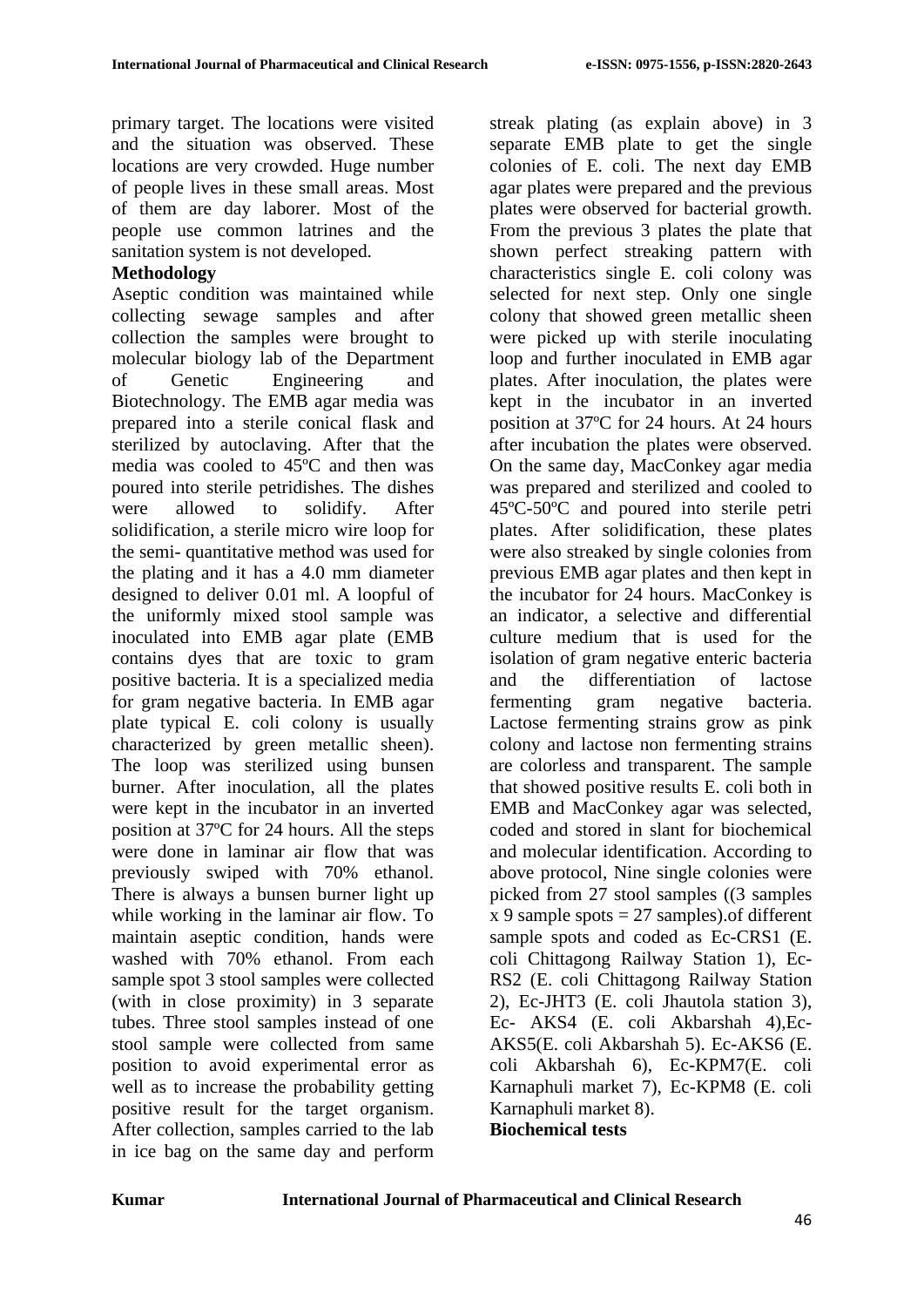Primarily selected E.coli colonies were confirmed by performing Catalase test, Indole test, Methyle red test, Voguespraskeur test and citrate utilization test according to the procedure describe in Cowan and steel, 2004 and also by gram staining. [15,16]

# **Molecular identification DNA extraction**

Extraction of the genomic DNA from the isolated E.coli strains were conducted by boiling method.<sup>17</sup> DNA concentration was measured using Nano drop 2000 spectrophotometer.

### **PCR assay for the identification of bacteria, coliform and faecal coliform**

In this study, molecular detection of organism was carried out by PCR using the previously published primers and targeted gene.<sup>18</sup> Primer specificity was determined by searching for similar sequences in microbial genome using the Basic Local Alignment Search Tool (BLAST). A PCR thermal cycler (NyxTechnik) was used for amplification and the PCR products were analyzed by 1.5% agarose gel electrophoresis. In each experiment, positive control (Previously identified E. coli,<sup>16</sup> was carried out as the standard genomic DNA along with negative control (PCR mixtures except genomic DNA). Target gene, primer sequence, cycling parameters, amplicon size is shown in the supplementary Table [1.](#page-4-0)

# **Probiotic activity test**

Probiotic activity test was performed by co culturing Shigella and E. coli on the same plate. Shigella strain was provided from Microbiology lab of Department of Microbiology. Nutrient broth was taken in eight tubes and was inoculated with freshly prepared E. coli culture. Eight test tubes were inoculated with both Shigella and E. coli culture. One test tube was inoculated with Shigella culture. The tubes were incubated at 37ºC for overnight at shaking condition. The next day, each culture was serially diluted with in test tubes containing sterile distilled water up to 10−7 times. From each diluted solution, 1ml of solution was transferred into plate containing MacConkey agar media. The plates were stirred with hand gently clockwise and anti-clockwise so that sample was mixed thoroughly with the media. The plates were allowed to stand steady to solidify the media. After solidification, the plates were incubated in inverted position for 24 hours at 37ºC. The next day, colony counting was done by total viable count (TVC) method.

# **Statistical analysis**

Statistical significance was evaluated with Student's t-test for repeated measurements. All values are represented as the means standard deviation for three-independent experiments.

# **Results**

As mention in the methodology part, all the stool samples from different sample location were streaked on EMB agar plates for characteristic E. coli colony (metallic green sheen). EMB positive E. coli were further culture on MacConkey agar to observe characteristic E. coli colony (pink) on MacConkey agar. Finally, 9 single colonies from 27 stool samples that were collected from eight sample points of four different locations around Chattogram city were selected and coded (explained in detail in the methodology section) as E. coli according to selective plating result Table [2.](#page-4-1)

# **Biochemical test**

First Gram staining experiment were done for each selected isolate. Gram staining result revealed that all the isolates were Gram negative. Five biochemical tests were carried out for the identification of selected E. coli. All of them found positive to Indole test, Methyl red test, Catalase test and negative to Voges-Proskauer test, Citrate utilization test. The biochemical test results are summarized in the Table [2.](#page-4-1) The biochemical test results confirmed the identification of all the primarily selected isolates as E. coli Table [2.](#page-4-1)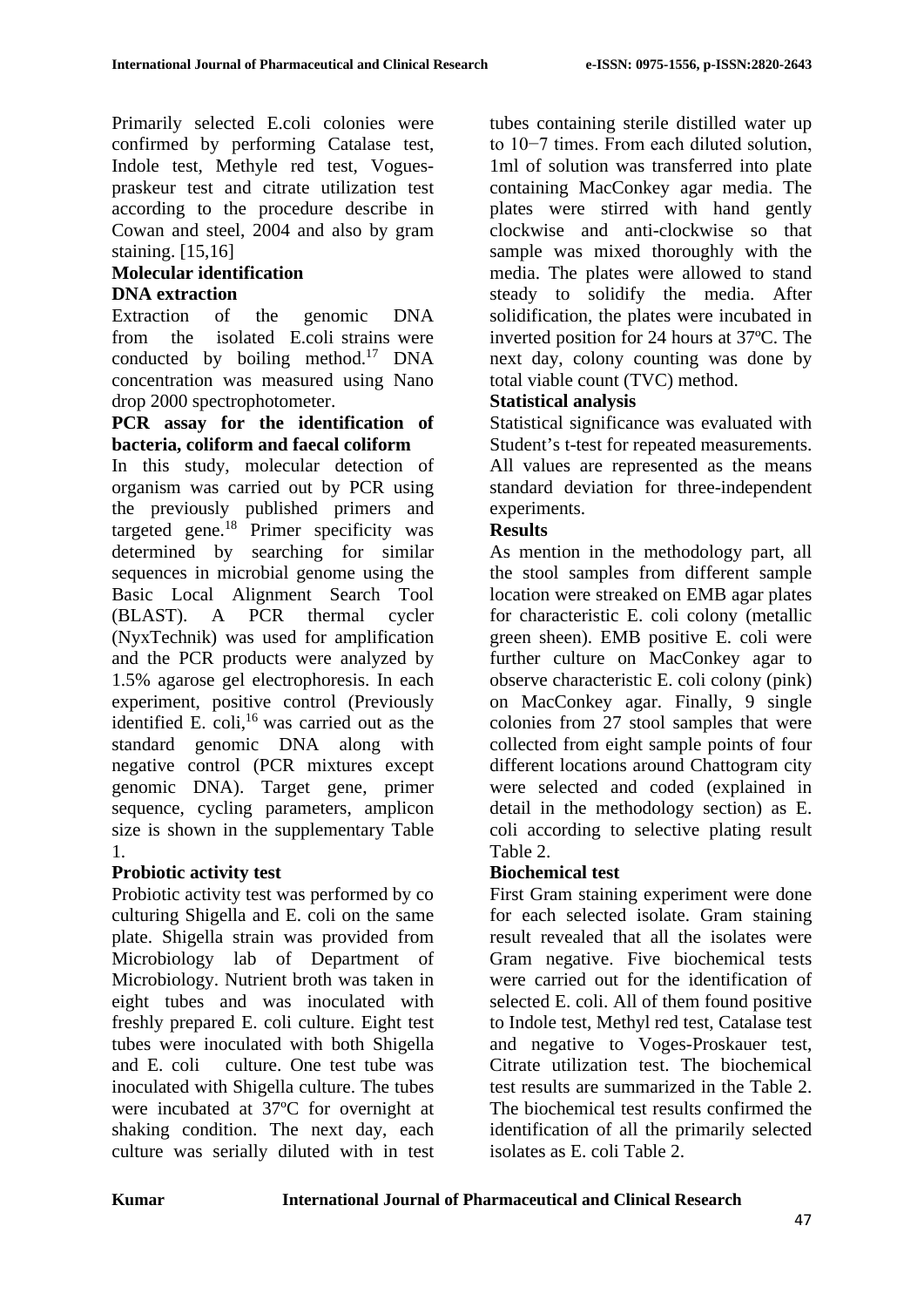### **Molecular identification**

Molecular identification E. coli as a bacteria, coliform and faecal coliform was done by amplifying 16srDNA, lacZ and uidA gene, respectively. The PCR analysis of these genes resulted in 100% positive for all the eight selected isolates. These were identified by observing the band size with respect to DNA marker on 1.5% agarose gel on the basis of 800 bp, 874 bp and 147bp for the genes 16srDNA, LacZ and uidA.

### **Probiotic activity test**

The antagonism of E. coli for Shigella was perceived by co- culturing Shigella with E. coli and observing their growth on the same plate. The result showed that in the co-culture E. coli effectively decreased the number of Shigella colony. On MacConkey agar plates, all the isolates of E. coli except Ec-AKS6 inhibited Shigella growth in co-culture. Shigella and E. coli colonies were also counted separately on MacConkey agar plates for comparison as control to evaluate culture condition. The test was done in triplicate for statistical analysis

<span id="page-4-0"></span>

| Table 1: Target genes, primers, cyclic condition, composition of PCR mixture and |
|----------------------------------------------------------------------------------|
| amplicon size                                                                    |

| Target genes             | Primer sequence 5'-3'                                                          | Cycling<br>parameters                                                                                             | Composition of<br>PCR mixtures                                                                       | Amplicon<br>Size (bp) |
|--------------------------|--------------------------------------------------------------------------------|-------------------------------------------------------------------------------------------------------------------|------------------------------------------------------------------------------------------------------|-----------------------|
| Bacterial:<br>16srDNA    | <b>AGAGTTGATCCTGGCTC</b><br>AGa<br>GACTACCAGGGTATCT<br>AATb                    | 5 min at $95\degree$ C,<br>35<br>cycles of<br>95 $\circ$ C for 40s,<br>57 $\circ$ C for 72 $\circ$ C<br>for 1 min | For 20 $\mu$ l: 10 $\mu$ l<br>master mix, 4µl<br>template, 2 µla,<br>$2\mu$ lb, $3\mu$ l water       | 803                   |
| Coliform:<br>lacZ        | ATGAAAGGCTGGCTAC<br>AGGAAGGCCa<br>CACCATGCCGTGGGTTT<br><b>CAATATTb</b>         | 5 min at $95\degree$ C,<br>cycles of<br>25<br>95 $\circ$ C for 1 min<br>and $72$ °C for 1<br>min                  | For 20 $\mu$ l: 10 $\mu$ l<br>master mix, 4µ1<br>template, $2 \mu l$ a,<br>$2\mu$ lb, $3\mu$ l water | 877                   |
| Faecalcolifor<br>m: uidA | <b>TGGTAATTACCGACGA</b><br>AAACGGa<br><b>ACGCGTGGTTACAGTCT</b><br><b>TGCGb</b> | 5 min at 95 °C, 30<br>cycles of $95°C$<br>for 50s, $62 \circ C$ for<br>50s and $72$ °C for<br>$1 \text{ min}$     | For 20 $\mu$ l: 10 $\mu$ l<br>master mix, 4µ1<br>template, $2 \mu l$ a,<br>$2\mu$ lb, $3\mu$ l water | 150                   |

### **Table 2: Summarized results of microbiological analysis**

<span id="page-4-1"></span>

| ID          | <b>EMB</b> | <b>MCK</b>   | TТ | <b>MRT</b> | <b>CUT</b> | <b>VPT</b> | <b>CT</b> |         |
|-------------|------------|--------------|----|------------|------------|------------|-----------|---------|
|             |            | staining     |    |            |            |            |           |         |
| Ec-CRS1 GMS |            | $Pink$ G-    |    |            |            |            |           | E. coli |
| Ec-CRS2 GMS |            | $Pink$ G-    |    |            |            |            |           | E. coli |
| Ec-JHT3 GMS |            | $Pink$ G-    |    |            |            |            |           | E. coli |
| Ec-AKS4 GMS |            | Pink<br>$G-$ |    |            |            |            |           | E. coli |
| Ec-AKS5 GMS |            | Pink         |    |            |            |            |           | E. coli |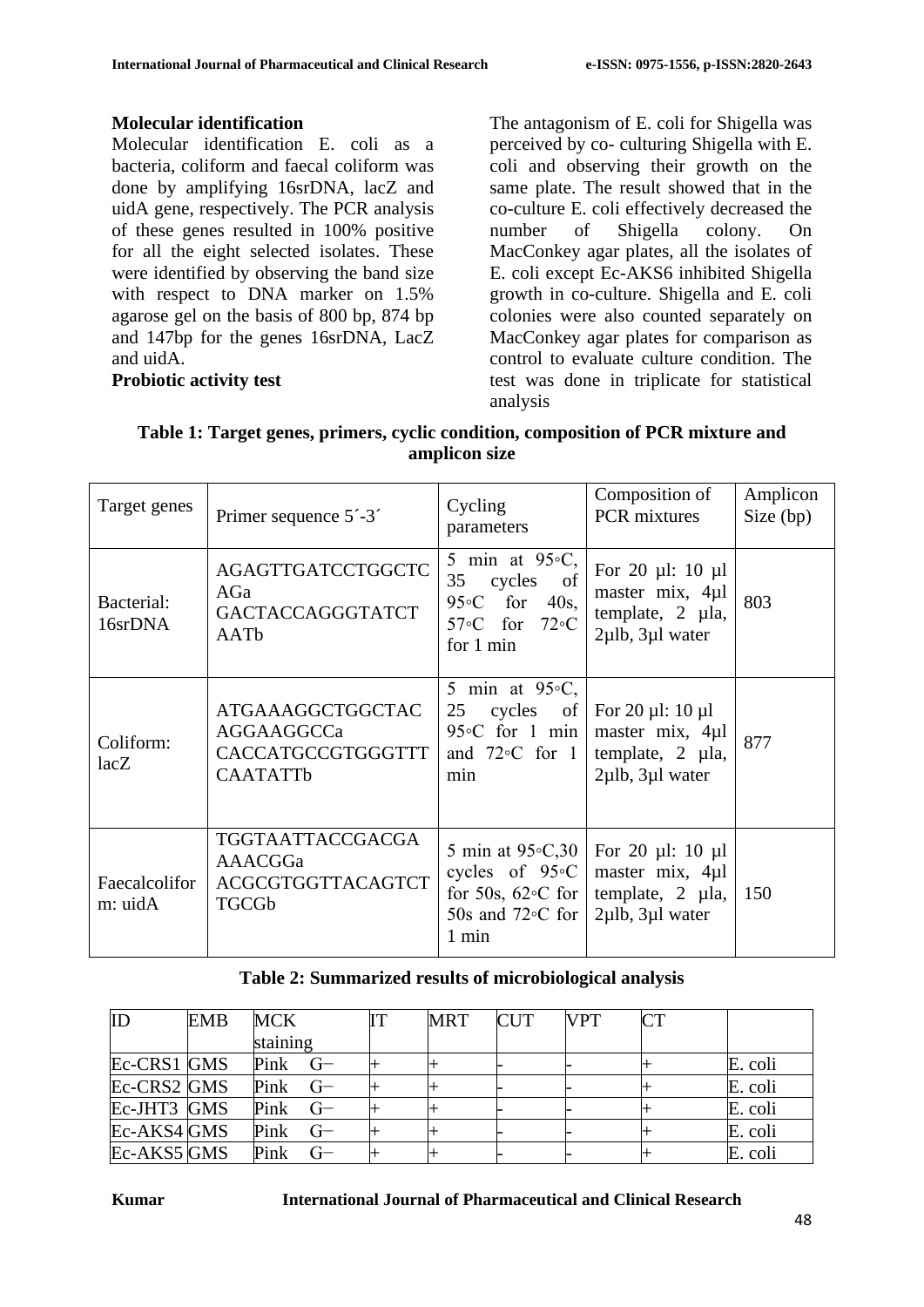| Ec-AKS6 GMS |            | $Pink$ $G-$ |  |  |  | E. coli |
|-------------|------------|-------------|--|--|--|---------|
| $Ec-$       | <b>GMS</b> | $Pink$ $G-$ |  |  |  | E. coli |
| KPM7        |            |             |  |  |  |         |
| Ec-         | <b>GMS</b> | $Pink$ $G-$ |  |  |  | E. coli |
| KPM8        |            |             |  |  |  |         |

Sample Colony character Gram Biochemical Tests Comments

 $GMS = Green$  metallic sheen,  $G = \text{Gram}$ negative, IT= Indole test, MRT= Methyl red test, CUT= Citrate utilization test, VPT= Voges-Proskauer Test, CT= Catalase test. Ec-CRS1 (E. coli Chittagong Railway Station 1), Ec-RS2 (E. coli Chittagong Railway Station 2), Ec-JHS3 (E. coli Jhautola station 3), Ec-AKS4 (E. coli Akbarshah 4), EC-AKS5 (E. coli Akbarshah 5). Ec-AKS6 (E. coli Akbarshah 6), Ec-KPM7 (E. coli Karnaphuli market 7), Ec-KPM8 (E. coli Karnaphuli market 8)*.*

# **Discussion**

Our Laboratory has been focusing on antibiotic resistant bacteria since last 10 years. Previously, our lab had identified severe occurrence of antibiotic pollution in and around hospital setting in bihar. In this study we have shown antibiotic resistance profiling of eight E. coli isolates which have been previously isolated from 4 poor hygienic areas of bihar. We have recently reported the probiotic activity of these isolates against diarrheal pathogen Shigella.[20]

In this study, eight E. coli strains were isolated and identified through conventional microbiological analysis in order to examine probiotic activity against Shigella one of the causing agent of diarrhea in Bangladesh. The results of microbiological detection Table [2](#page-4-1) of E. coli were similar as[.21[,22\]](#page-7-0) Along with culture based detection, molecular identification of the selected isolates were done by PCR amplification of the three

genes; 16s rDNA for bacterial identification lacZ gene for coliform identification and uidA gene for fecal coliform identification.[\[16\]](#page-7-1) All the amplified products showed bands on agarose gel electrophoresis showing positive results for identification. Bands of around 800 bp, 874 bp, and 147 bp were found respectively for the three genes in all sample isolates. Through molecular identification it was confirm that all the samples are coliform bacteria and they are from the intestines of warm blood animal. As the study areas of this research project were mainly the slum areas, it can be assumed that all the isolates are from human gut. [23]

The antagonism of E. coli for Shigella was perceived by co-culturing Shigella with E. coli and observing their growth on same plate. The statistical analysis of the result showed that in the co-culture, all the E. coli samples except Ec-AKS6 (E. coli Akbarshah 6), caused significant inhibition of Shigella. According to this result Ec-CRS1 (E. coli Chittagong Railway Station 1), Ec-RS2 (E. coli Chittagong Railway Station 2), Ec-JHS3 (E. coli Jhautola station 3), Ec-AKS4 (E. coli Akbarshah 4), Ec-AKS5 (E. coli Akbar Shah5), Ec-KPM7(E. coli Karnaphuli Market 7), Ec-KPM8 (E. coli Karnaphuli market 8) are considered as effective probiotic strain. The exact mechanism how E. coli inhibit intestinal pathogen is still not clearly understood. The inhibition activity might be due to the production of specific antimicrobial substances, such as microcins. However, the microcin negative isogenic mutant of E. coli has been shown to be as effective as the wild strain in competing with pathogenic bacteria. In fact, because of the narrow spectrum of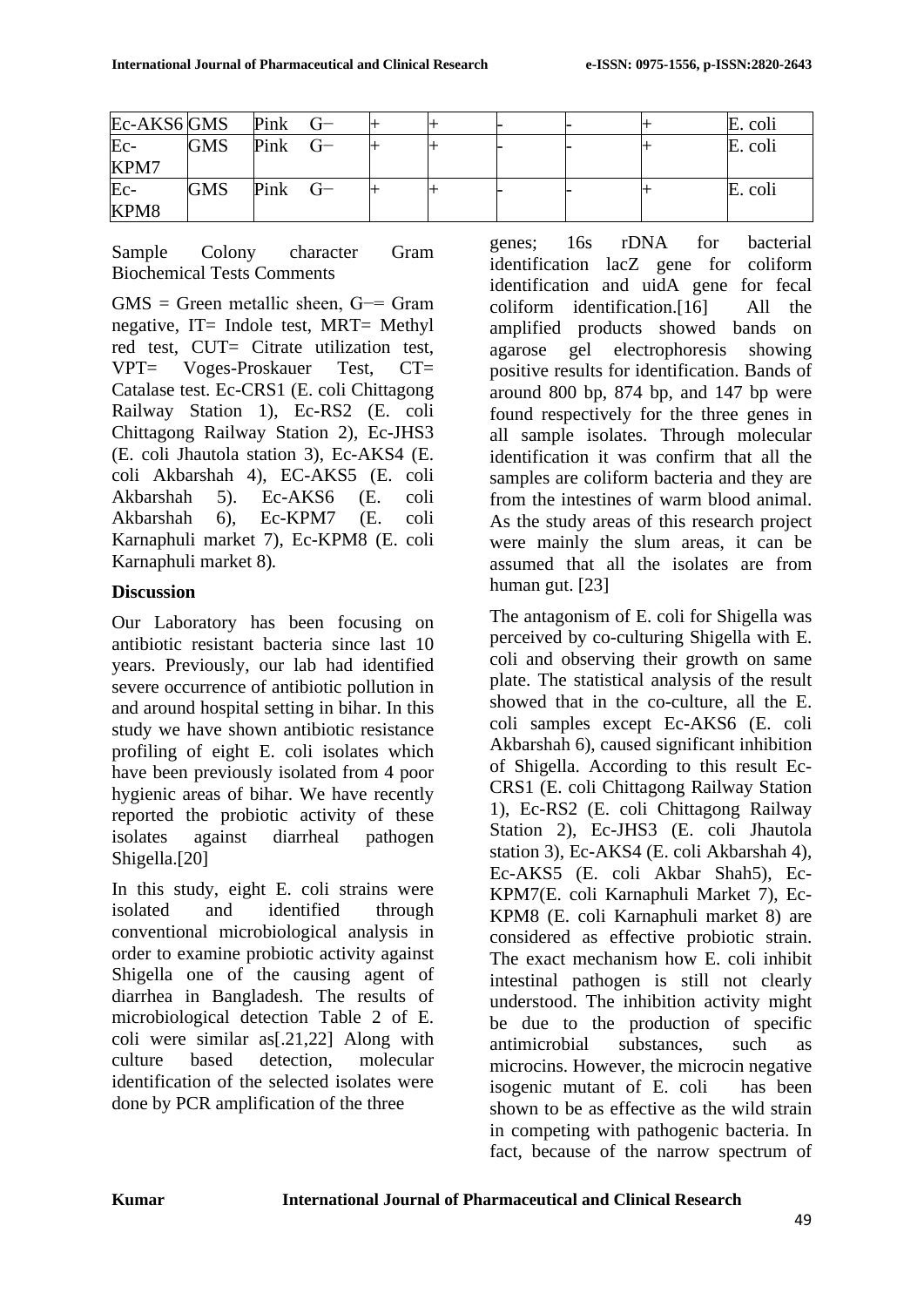bacteriocin activity, it is unlikely to be responsible for the inhibitory effect of E. coli. [24](#page-7-2) Effective adherence of E. coli to intestinal epithelial cells may block necessary receptors for attachment of invasive bacteria thereby inhibiting them.[24]

E. coli adheres strongly to the intestinal cell wall that results in a biofilm formation of nonpathogenic bacteria thus restricts the pathogenic bacteria. According to some other studies, E. coli Nissle 1917 and other probiotic strains may stimulate the synthesis of endogenous epithelial antimicrobial peptides such as human Beta Defensin–2 which helps to exert the beneficial effects of the probiotic strain. The growth and metabolic activity of E. coli may also cause changes in the pH or chemical composition of the colonic lumen that make the surface unfavorable to the pathogenic bacteria.[\[25\]](#page-7-3) In this study, the sample isolates showed positive results by inhibiting growth of the pathogenic Shigella strain. This inhibition might be the result of competitive exclusion of the pathogen by E. coli by creating hostile micro ecology and competitive reduction of essential nutrients. Production and secretion of antimicrobial substances and selective metabolites can also be the reason of inhibition. To check this, toxicity test has been done to check whether E. coli supernatant has any effect in Shigella inhibition. [\[26\]](#page-7-4) This experiment was performed but due to lack of proper equipment facilities E. coli supernatant could not properly separated.[27]

# **Conclusion**

This study demonstrated that E. coli strains from environmental source can act as a potent antagonist against enteric pathogen Shigella.

# **References**

1. World Health Organization. Antimicrobial Resistance: Global Report on Sur- veillance 2014.

[http://www.who.int/drugresistance/do](http://www.who.int/drugresistance/documents/surveillancereport/en/) [cuments/surveillancere-port/en/.](http://www.who.int/drugresistance/documents/surveillancereport/en/) Accessed December 1, 2019.

- 2. Centers for Disease Control and Prevention. Antibiotic Resistance Threats in the United States. Centers for Disease Control and Prevention; 2013.
- 3. Ayukekbong JA, Ntemgwa M, Atabe AN. The threat of antimicrobial resistance in developing countries: causes and control strategies. Antimicrobial Res Infect Control. 2017;6:47.
- 4. Ahmed I, Rabbi MB, Sultana S. Antibiotic resistance in Bangladesh: a system- atic review. Int J Infect Dis. 2019;80:54-61.
- 5. Sutradhar KB, Saha A, Huda NH, et al. Irrational use of antibiotics and antibiotic resistance in southern rural Bangladesh: perspectives from both the physicians and patients. Annu Res Rev Biol. 2014;15:1421-1430.
- 6. Biswas M, Roy DN, Tajmim A, et al. Prescription antibiotics for outpatients in Bangladesh: a cross-sectional health survey conducted in three cities. Ann Clin Microbiol Antimicrob. 2014;13:15.
- 7. Katouli M. Population structure of gut Escherichia coli and its role in development of extra-intestinal infections. Iran J Microbiol. 2010;2:59-72.
- 8. Odonkor ST, Ampofo JK. Escherichia coli as an indicator of bacteriological qual- ity of water: an overview. Microbiol Res. 2013;4:5-11.
- 9. Waturangi DE, Hudiono F, Aliwarga E. Prevalence of pathogenic Escherichia coli from salad vegetable and fruits sold in Jakarta. BMC Res Notes. 2019;12:247.
- 10. Elsas JDV, Semenov AV, Costa R, et al. Survival of Escherichia coli in the envi- ronment: fundamental and public health aspects. ISME J. 2011;5:173-183.